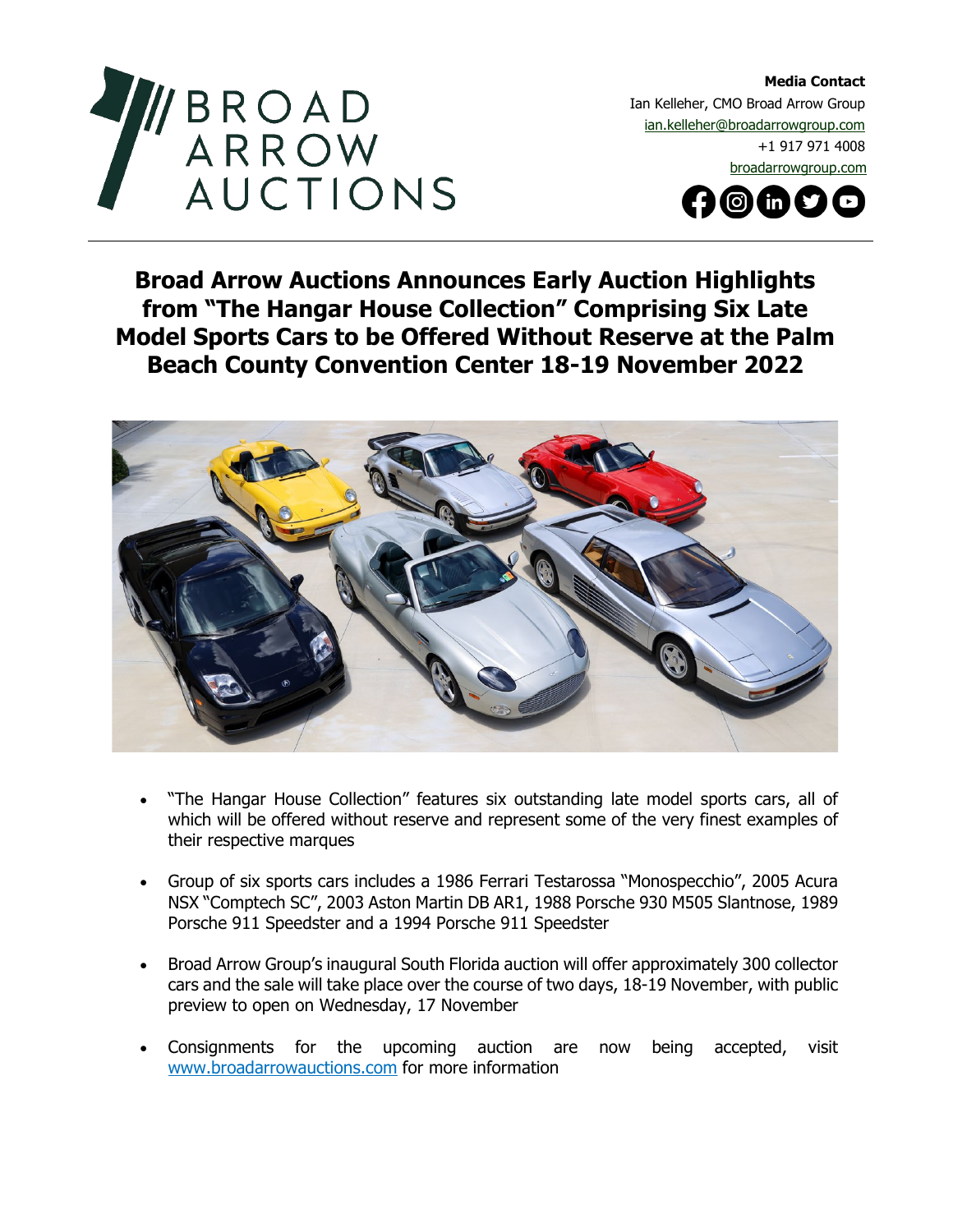11 May 2022 – Broad Arrow Auctions is thrilled to announce the addition of six outstanding late model sports cars as an early highlight to the upcoming auction taking place this 18-19 November in West Palm Beach, Florida at the beautiful Palm Beach County Convention Center. The early consignment offered on behalf of the Hangar House Collection is a terrific mix of cars from the 1980s through the early 2000s.

The cars offered from the Hangar House Collection are the representation of one man's driving passion for classic and collectable cars – one that he employed each and every day of his life. Truly one of his greatest pleasures was sharing that passion with others. For many lucky enthusiasts who made the annual trek to Amelia Island, FL in March for the concours, they were able to visit the collection, see these outstanding cars, along with a regularly updated display of collector cars in the 4,400 sq. ft. facility. The annual gathering has continued to grow in reputation and attendance over the years, but always provides an intimate automotive-themed evening enjoyed amongst friends and like-minded enthusiasts. Over the years, the Hangar House Collection has played host to thousands of guests and automotive enthusiasts and continues to do so today.



Partner & Chief Sales Officer Ramsey Potts shares his thoughts on consignment; "*I am delighted* and honored to announce the consignment of these six very special sports cars from the Hangar House Collection. I have known the owner and his family personally for decades and I know how much each of these cars have meant to him. The occasion of their sale represents a prime opportunity for other enthusiasts to become caretakers of cars that exhibit great provenance, rarity, and potential. I know these specific examples will provide years of happy motoring for any petrol head enthusiast like myself, just as they did for the caretakers of The Hangar House Collection."



**Media Contact**  Ian Kelleher, CMO Broad Arrow Group ian.kelleher@broadarrowgroup.com +1 917 971 4008 [broadarrowgroup.com](http://www.broadarrowgroup.com/)

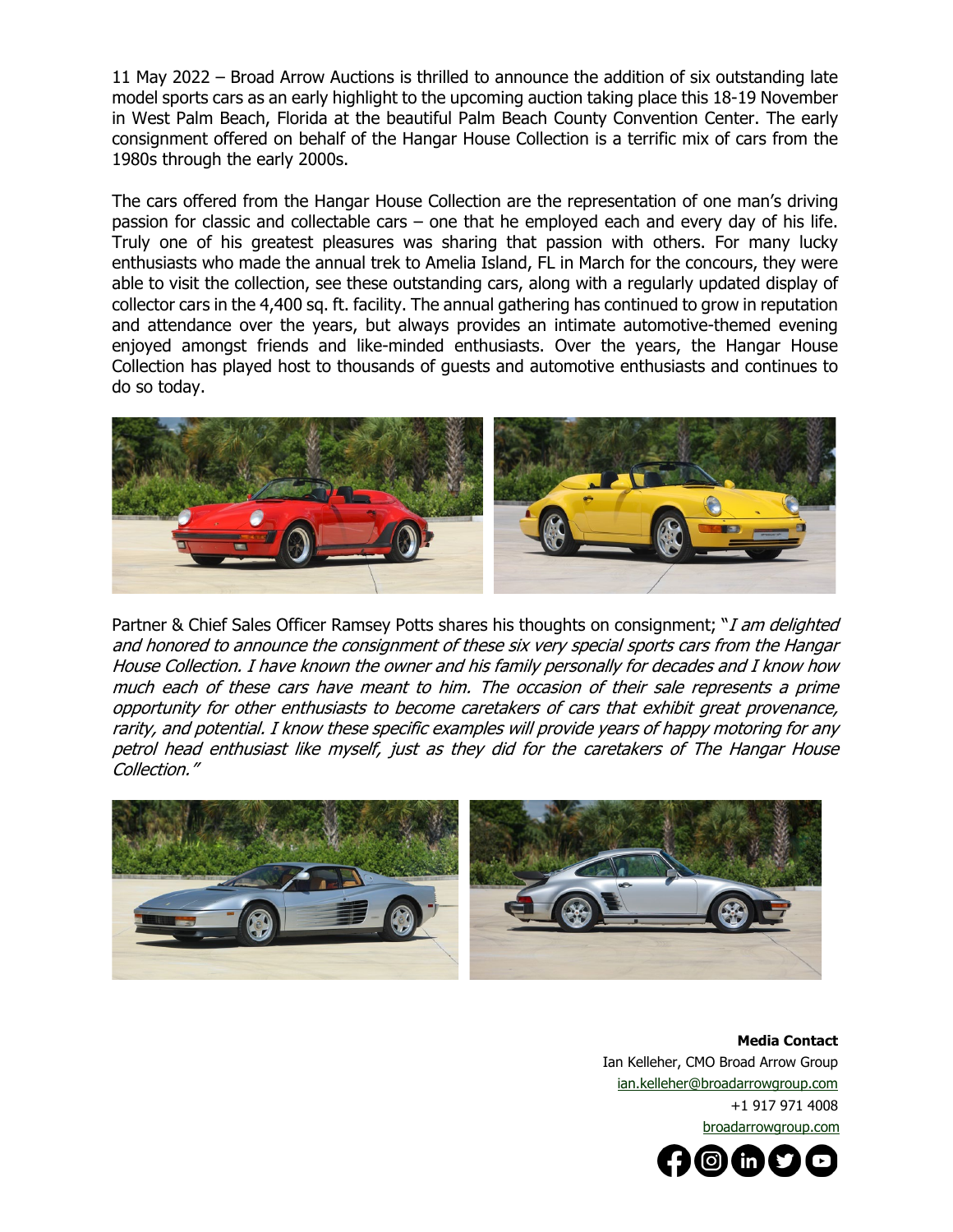- **1986 Ferrari Testarossa "Monospecchio"** (Estimate: \$160,000 \$180,000) Highly desirable early single mirror example in well-preserved and cared for overall condition and fitted with desirable Schedoni luggage
- **2005 Acura NSX "Comptech SC"** (Estimate: \$150,000 \$200,000) One of just 43 produced in 2005, the final year of production, equipped with a six-speed manual transmission and showing less than 6,000 miles from new
- **2003 Aston Martin DB AR1** (Estimate: \$200,000 \$250,000) Car number 73 of 99 total production and the only example finished in Mercedes-Benz Designo Silver paint, showing less than 4,200 miles from new
- **1988 Porsche 930 M505 Slantnose** (Estimate: \$200,000 \$250,000) Originally sold by Brumos Porsche, later repurchased to be part of the Brumos Collection and subsequently purchased by the Hangar House Collection approximately 14 years ago
- **1989 Porsche 911 Speedster** (Estimate: \$200,000 \$250,000) A beautiful timewarp example that has benefitted from fastidious care over its lifetime, showing less than 3,000 miles from new and thoroughly documented
- **1994 Porsche 911 Speedster** (Estimate: \$200,000 \$250,000) A gorgeous and unique example finished in paint-to-sample Ferrari Yellow, one of only 469 North American examples built and showing less than 22,000 miles from new



Opened in 2004, The Palm Beach County Convention Center presents a spectacular setting for conventions and social events. An architectural masterpiece with state-of-the-art amenities, the 350,000 square-foot center features a 100,000 square-foot exhibition hall which will play host for the Broad Arrow exhibition and auction. The Palm Beach County Convention Center is conveniently situated immediately adjacent to fine dining, hotel accommodations and high-end shopping.

> **Media Contact**  Ian Kelleher, CMO Broad Arrow Group [ian.kelleher@broadarrowgroup.com](mailto:ian.kelleher@broadarrowgroup.com)  +1 917 971 4008 [broadarrowgroup.com](http://www.broadarrowgroup.com/)